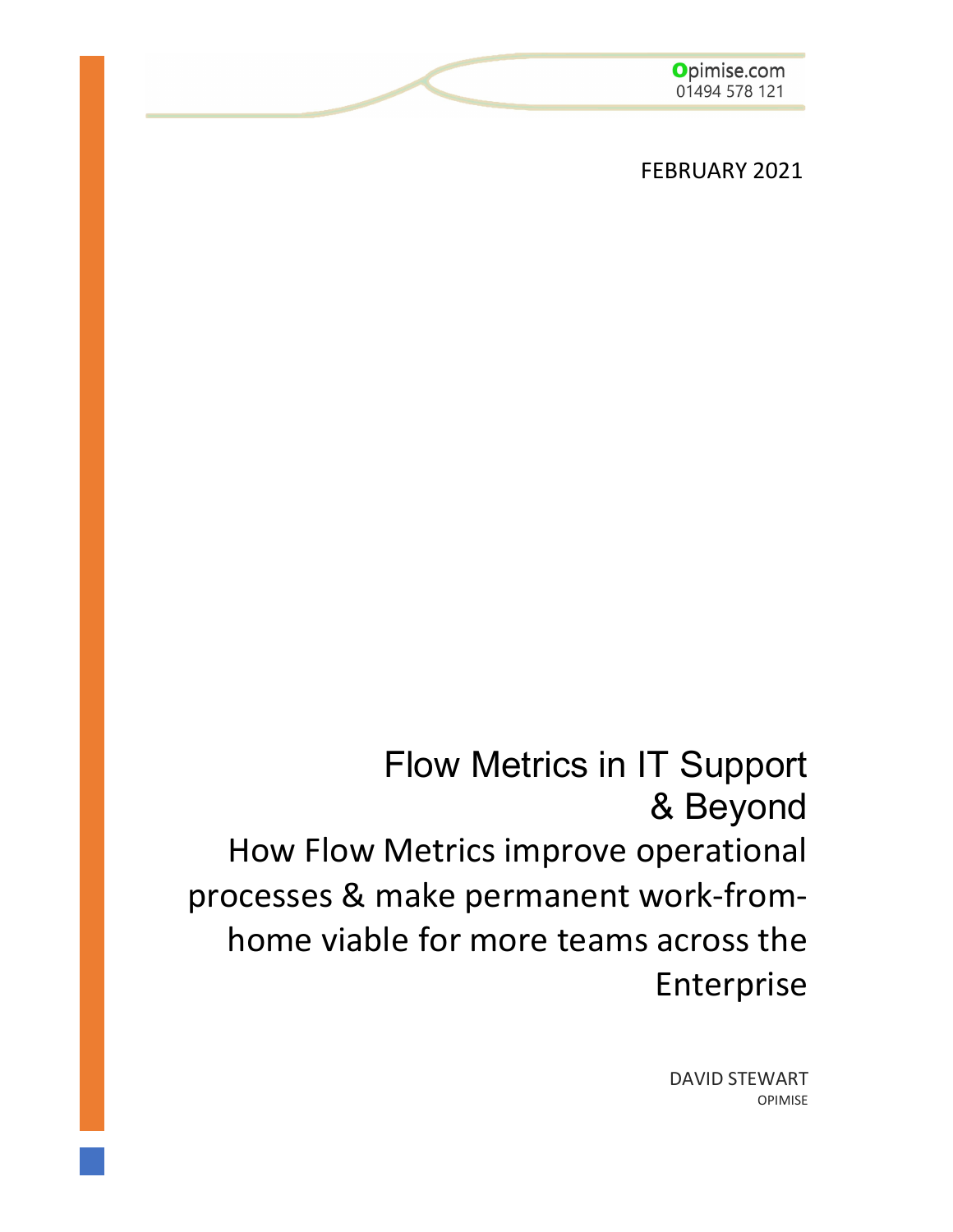# Contents

| $1_{-}$ |  |
|---------|--|
| 2.      |  |
| 3.      |  |
| 4.      |  |
| 5.      |  |
| 6.      |  |
| 7.      |  |
| 8.      |  |
| 9.      |  |
| 10.     |  |
| 11.     |  |
|         |  |
|         |  |

Page 1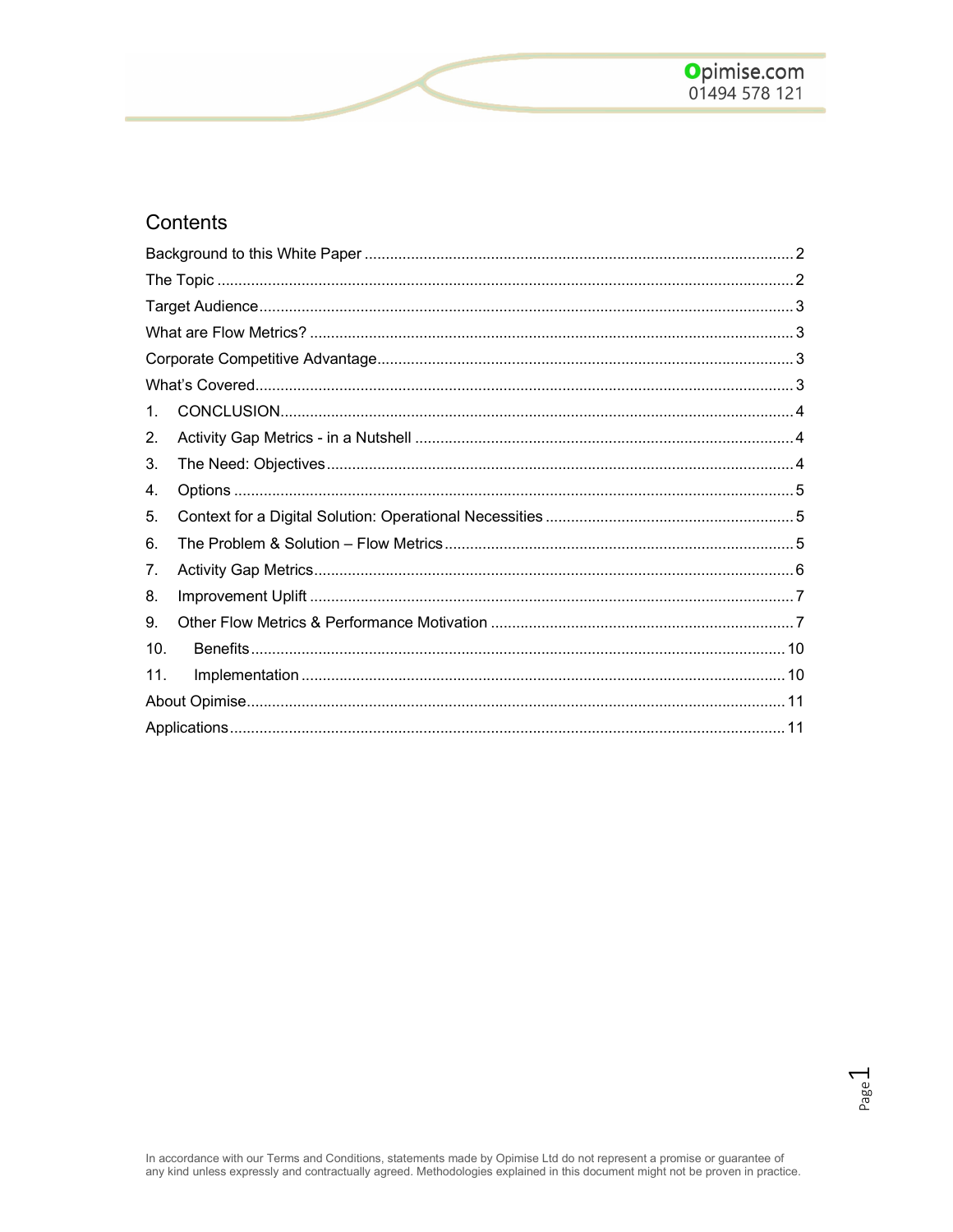### Background to this White Paper

Applications developed by Opimise incorporate new methodologies that need to be explained in context and shared for any organisation to consider adopting. White Papers serve this purpose.

"Flow metrics", "activity gap metrics", "day-line metrics" and "timeline metrics" are terms used to describe the methodologies but might not have established meaning elsewhere.

This White Paper might be read in conjunction with the complementary paper "Progression Note Journals – why ever not?"

#### The Topic

**46** Research consistently shows that in the "New Normal", most organisations and staff wish to keep work-from-home in the mix. and staff wish to keep work-from-home in the mix.

But common obstacles might prevent it:

- Welfare/ employer duty of care.
- $\tilde{\phantom{a}}$  Employee isolation/ lack of teamwork.
- ˜ Trust that workhours, or designated shifts, will be covered.

Isolation due to independent work patterns, and importance in covering specific shifts, is particularly present in IT and other enterprise service teams. It means that leaders might need to exclude these teams until adequate new processes are in place.

According to the Institute of Personnel and Development (CIPD), in context of work-from-home, "processes need to… help co-ordinate work and facilitate communication between team members".

Flow metrics can enhance processes to do this and more. Most importantly, teams and managers are brought closer together.<sup>99</sup>

David Stewart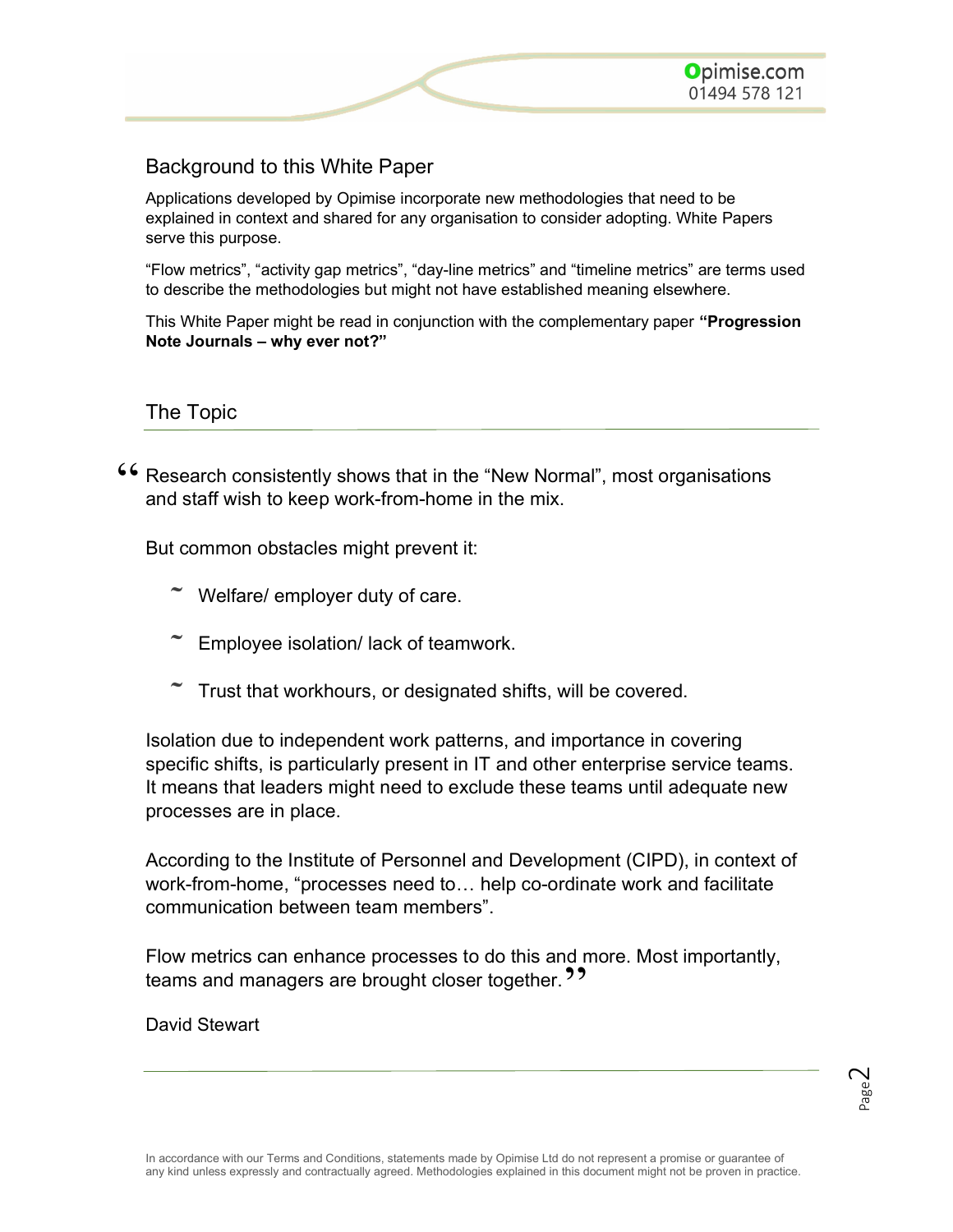### Target Audience

As discussed throughout, benefits associated with flow metrics reach much further than just work-from-home enablement. It is hoped that anyone working in or around IT or enterprise service management will find the discussion of interest.

### What are Flow Metrics?

In IT, there are at least four, but usually six or more, work activity data types. Flow metrics are formed by bringing all work activity data together. Meaningful information can be produced from this data, for instance a clear picture of each support team member's day.

### Corporate Competitive Advantage

Aside from increasing office downsize potential, organisations that quickly find their way in enabling inclusive work-from-home by introducing the advantages discussed in this paper, will quickly improve their employee experience, so attracting talent and minimising attrition.

#### What's Covered

- $\checkmark$  Why frequent activity is so important for a front-line service desk, a second operational necessity, commonplace problems with their achievement and why flow metrics have real function and value in removing the problems.
- $\checkmark$  How to expose task difficulties and welfare concerns with **activity gap** metrics.

| <b>Team Member</b> | - Last Activity Timestamp | Minutes to Present |
|--------------------|---------------------------|--------------------|
| Josh Wilson        | 10:40 AM                  | 150                |

- Two other primary flow metrics:
	- Those that represent a team member's week accurately and fairly "day line" metrics.



Those that expose times of the day when difficulty was experienced in maintaining flow of activity - timeline metrics.



 $\checkmark$  How activity gap metrics can be used to bring Lean Six Sigma to everyday work.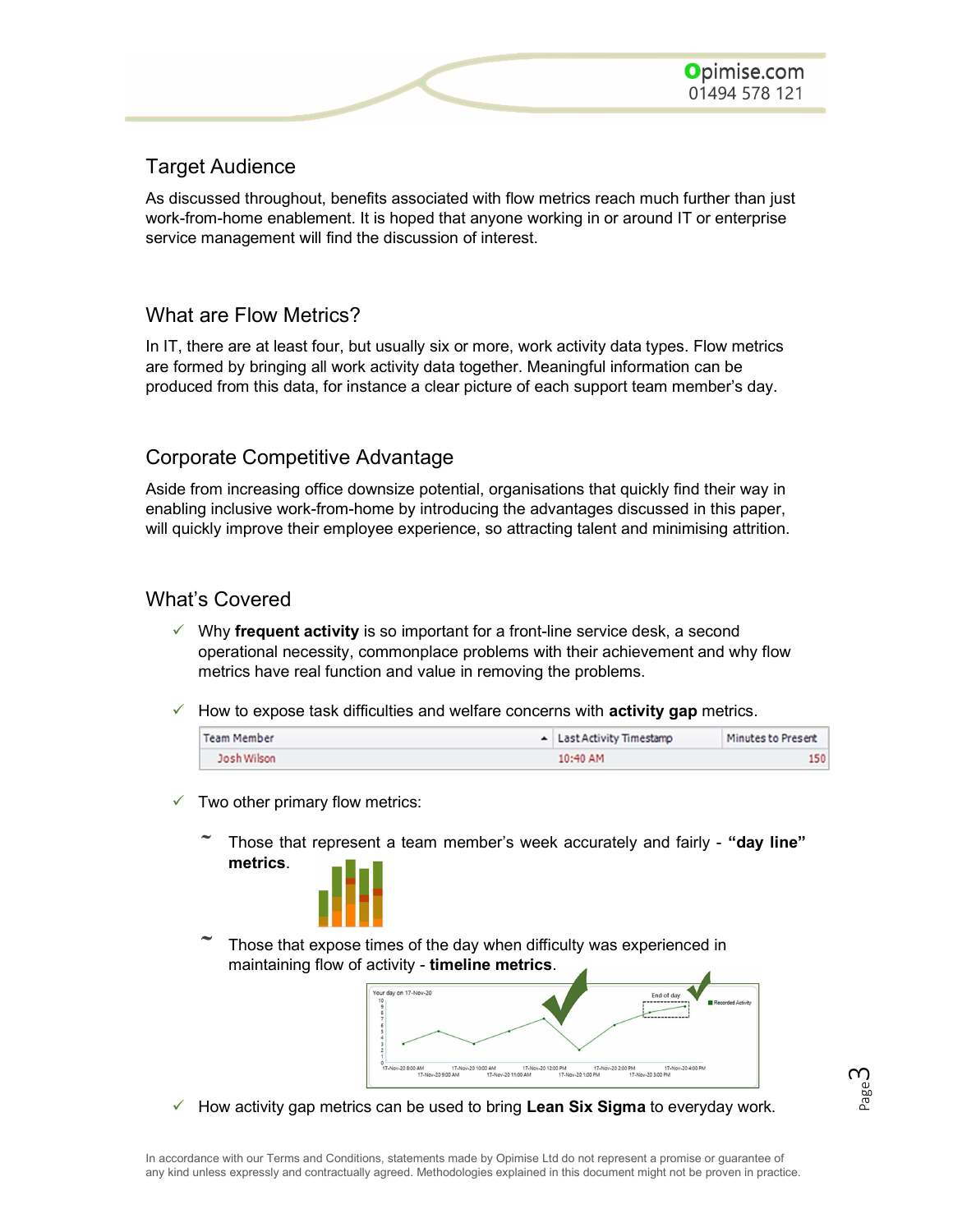## 1. CONCLUSION

The business adage "you can't manage what you can't accurately measure" is now more relevant than ever before. To thrive in a future of work-from-home, managers need data that is better than before; data that provides actionable operational insight for improved manageability and teamwork. Fortunately, due to the way IT must and has always worked, this is something that all enterprise service divisions can gain quite easily, as set out in this paper.

The result: support service teams can be liberated to work from home with C-level and divisional peace-of-mind.

### 2. Activity Gap Metrics - in a Nutshell

In a work-from-home scenario especially, activity gap metrics are the most useful and actionable flow metric type. They can best be understood with an example:

"Your IT service desk team recognise that frequent activity is necessary for service to be as timely and available as possible. To help achieve it, the team is expected to spend no more than thirty minutes on a single task before escalating to another team.

A team member has unexpectedly not logged, updated, or completed a service ticket or task for 45 minutes. This is known, shown on their manager's dashboard.

The manager checks-in to make sure all is OK and realises assistance can be provided by a colleague, which is duly coordinated. The manager also realises that the cause was inadequate documentation and so adds this to the team's improvement register. Once the documentation is updated, future service is provided more efficiently".

This same scenario, but perhaps following a different time frame, is relevant and applicable across all IT support tiers.

#### 3. The Need: Objectives

In IT support and other service teams, team members work largely independently with little need for co-worker collaboration. This is not a good fit for work-from-home (WFH).

It means that new ways of working are required in which teams, team leaders and managers need to keep in regular contact with each other during the course of each day.

To achieve this, three key objectives are appropriate:

- $\checkmark$  Position managers much closer to what is happening operationally on the ground.
- $\checkmark$  Grow collaborative and collective teamwork, ideally naturally through process.
- $\checkmark$  Give meaningful recognition and praise when things are going well.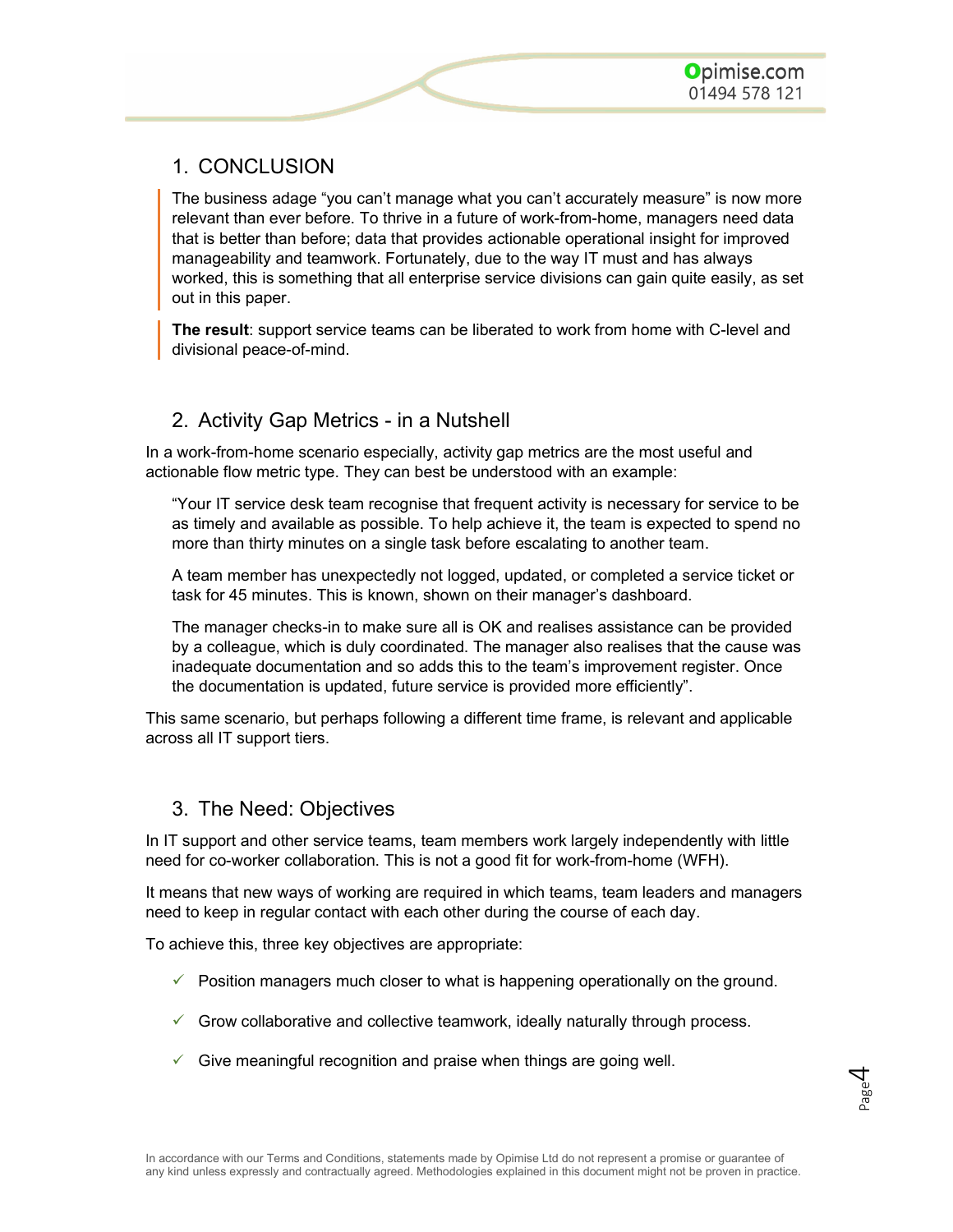## 4. Options

With digital transformation tools at our disposal, there are two approaches that can be taken.

The first and traditional approach is intensive hard work by managers and team leaders. There are many disadvantages in taking this approach.

The second approach is to introduce digital capabilities that produce "actionable insights", allowing managers to "manage by exception". Managers and team leaders can then get on with other things while keeping an eye-out for any sign that a team member needs assistance.

In either approach, all three objectives can be achieved to some degree, but undoubtably, the modern approach is more appealing. This is especially so because teams who are quietly looked after but otherwise trusted autonomously, will be happier in their work.

## 5. Context for a Digital Solution: Operational Necessities

IT departments are very fortunate in having two operational necessities. Combined, they are the ingredients required for a high functioning digital WFH solution.

The first is that usually, due to high levels of workload demand, frequent activity is vital for an IT service desk. If caught-up on a time-consuming task, timeliness in handling other support needs, especially phone call and other first-response demands, will suffer. Further still, long interactions directly reduce ability to progress ageing tickets (backlog) and keep service customers updated. All of these factors directly impact service experience and can sometimes prevent service from being provided at all.

Inescapably therefore, the work of a service desk should very much be about each team member's flow in numbers. Indeed, it is prudent for managers to be focused on this necessity.

The second operational necessity - or perhaps more an industry-wide principle - is to capture and record all work demands, requests and tasks in service tickets, as well as journal all subsequent activity across the lifecycle of every ticket.

### 6. The Problem & Solution – Flow Metrics

Problem is, without flow metrics, neither operational necessity is manageable. It is almost inevitable that both will fall well short. Even when together in the office, without flow metrics, it is difficult for managers to know when a team member is caught-up and could do with assistance. There is also limited impetus for individuals to make sure a log is kept of everything they do.

The commonplace reality, therefore, is that team members are left to their own devices. Teamwork is heavily weighted on one side, requested by individuals, not proactively offered, or coordinated, by managers.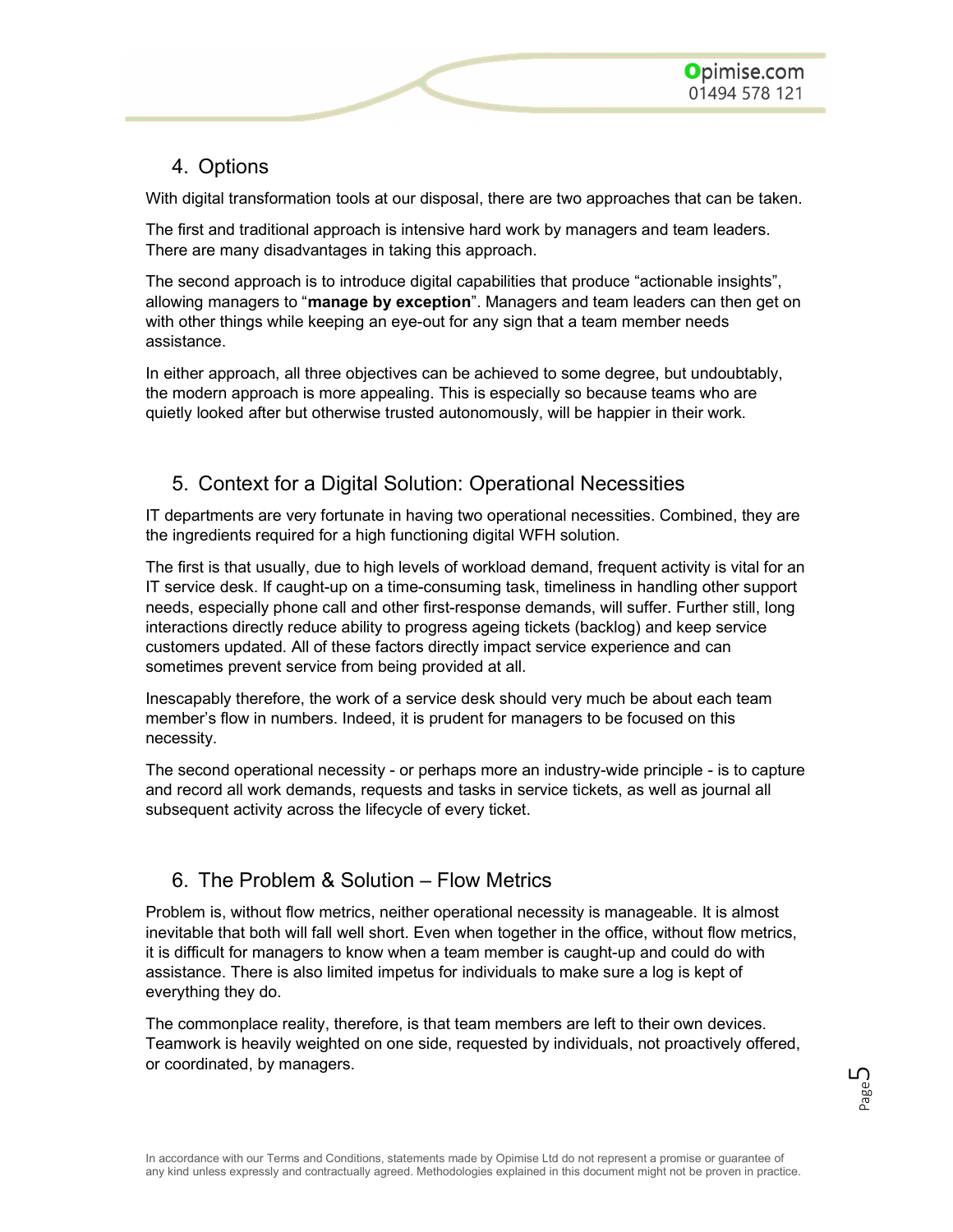The solution starts with encouraging teams to ensure everything is logged. The impetus to do this comes from the metrics themselves – from use of "day line" (achievement) and/ or activity gap (avoidance) metrics as illustrated below.

It is a virtuous cycle in which use of flow metrics motivates population of their data, giving the metrics usefulness in the first place.



Then, knowing that teams keep a record of all activity, if there is a long and unexpected gap, with the necessity and expectation of frequent activity, managers can be quite sure that help or support is needed.

Knowledge of when these "exception" events occur is extremely useful and actionable, especially in a WFH context.

## 7. Activity Gap Metrics

Activity gap metrics present to managers how long it has been since individuals in their team last recorded an activity, in near real-time. If a team member appears not to be progressing workload, it will usually be for one of two reasons:

- $\circ$  The individual is caught-up on a time-consuming task where the cause might be a task difficulty or procedural inefficiency – an "operational problem".
- $\circ$  The individual has been unable to maintain focus or attendance during their standard work hours. The cause might be related to the individual's welfare.

Whatever the cause, managers have knowledge at the right time to help, support or coordinate teamwork.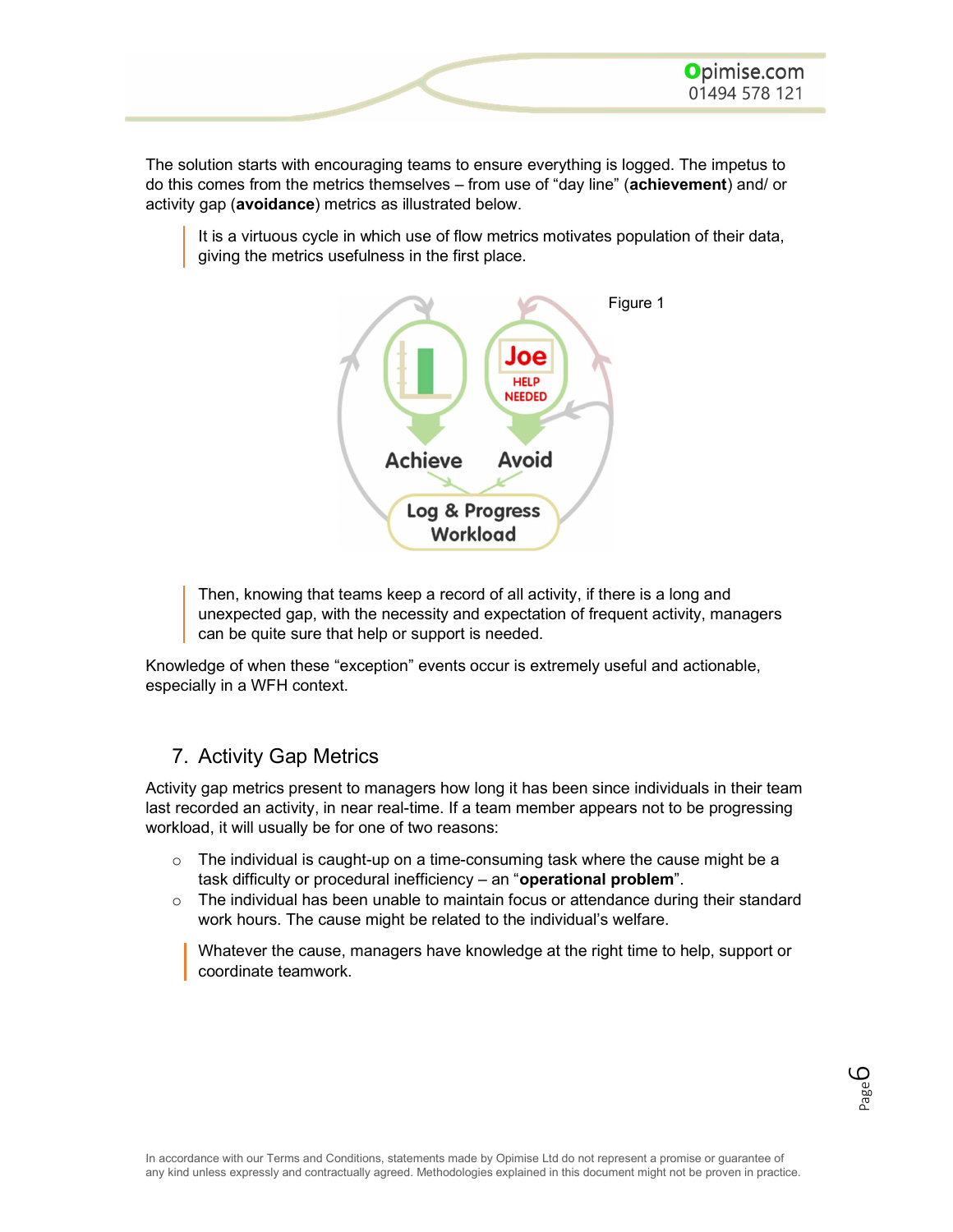

| Pulse: Time Since Last Activity                   |  |                           |                    |  |
|---------------------------------------------------|--|---------------------------|--------------------|--|
| Drag a column header here to group by that column |  |                           |                    |  |
| <b>Team Member</b>                                |  | - Last Activity Timestamp | Minutes to Present |  |
| Josh Wilson                                       |  | 10:40 AM                  | 150                |  |
| Sawyer Watson                                     |  | 12:53 PM                  | 17                 |  |
| Susan O'Conner                                    |  | 12:51 PM                  | 19                 |  |

As we saw in figure 1, the side benefit is a motivated imperative to keep-up frequent succession (flow) of recorded activity.

Furthermore, natural improvement in levels of teamwork and collaboration might be expected, to keep things moving along.

### 8. Improvement Uplift

There is another benefit in taking this approach. By coming to realise when time-consuming tasks arise, operational problems are exposed that would otherwise remain unknown.

Similar in nature to the key IT service management practice of "Problem Management", operational problems will ideally undergo cause analysis and remediation. Detail might be captured in conversation and improvement items added to an improvement register. With every such operational problem that is then improved or optimised, service operation becomes leaner, faster, and with fewer errors, elevating service experience.

It is equivalent to Lean Six Sigma functions happening every day. In doing so, team members are positioned front and centre of making improvement happen, something that can only be good for sense of purpose, workplace satisfaction (ESAT) and engagement, especially if the individual involved is tasked with the improvement work.

### 9. Other Flow Metrics & Performance Motivation

Of the other two main flow metric types, the easiest to produce is "day line" metrics. This might be shown as daily total activity contribution across a team member's week.

Usually, the only activity types measured by an IT division are tickets and tasks completed. With flow metrics, included in each day's metric stack is tickets raised, tickets completed, tasks raised, tasks completed, journal notes and email journals. Even if tasks are not used by an IT division, it is still four rather than the usual one activity type being measured to accurately depict an individual's day. For an IT service desk especially, this is their performance and contribution quite precisely represented, so aggregated activity data is fit for use in performance management whereas a subset (only tickets completed), is not.

any kind unless expressly and contractually agreed. Methodologies explained in this document might not be proven in practice.<br>An accordance with our Terms and Conditions, statements made by Opimise Ltd do not represent a p The advantages of taking this approach are not widely recognised. In absence of "day line" metrics, the view might be held that IT support team members should not be judged on numbers. This is perfectly reasonable, but with this type of metric, the opposite view is not only appropriate, but can yield substantial operational benefits.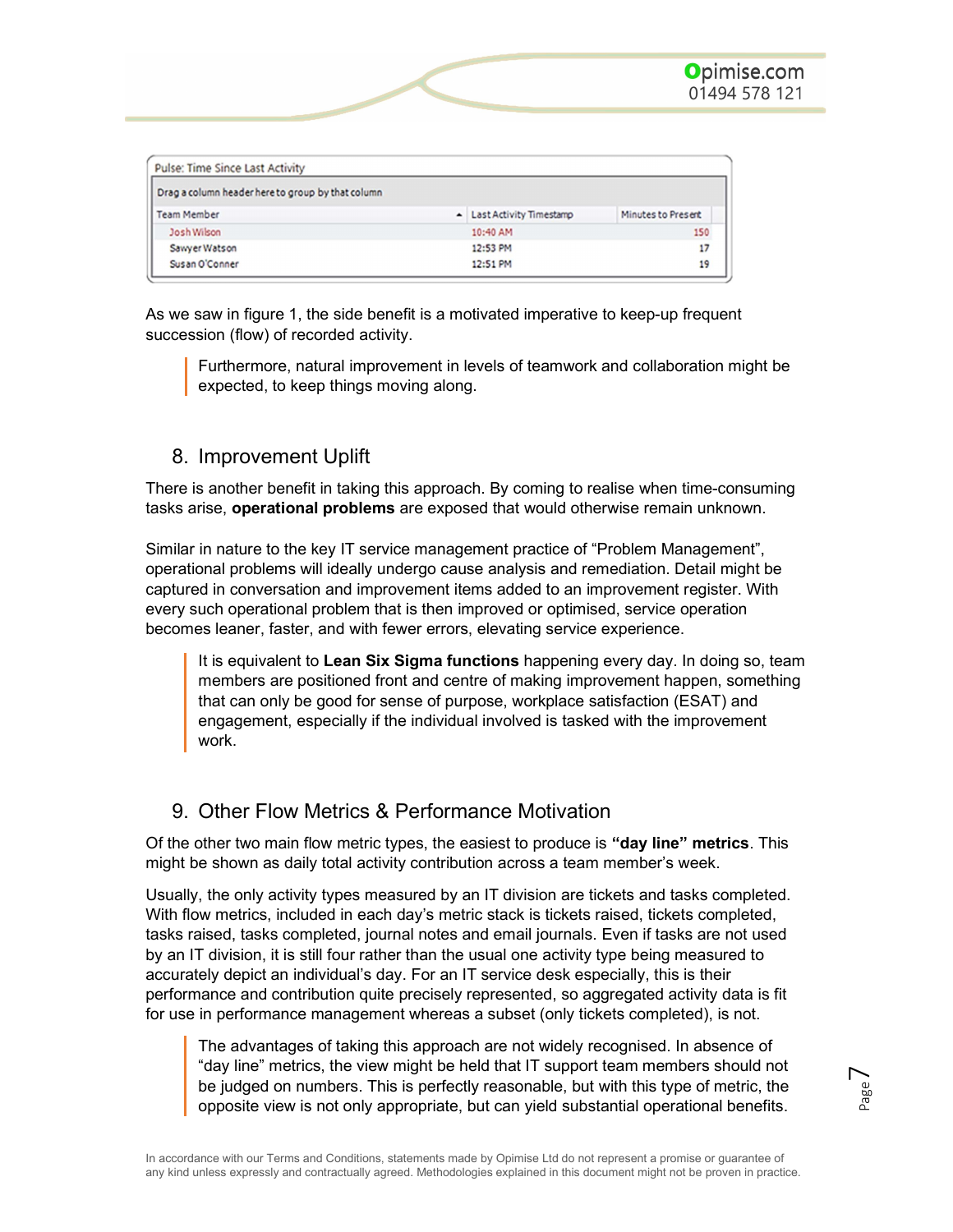Leading research and advisory firms agree that team members want to have good performance metrics. We all like to know how well we have done, as long as the judgement is accurate and fair. Performance metrics must also relate to a team's purpose, and to gain the most from them, they should be the source of frequent praise commending good results.

Get the metrics right and they will motivate performance; a "carrot" (as opposed to "stick") approach to performance management if you will.

What's more, Gallup Inc. have found that when employees feel their manager holds them accountable for their performance,

they are 2.5 times more likely to be engaged in their work and half as likely to find work elsewhere in the next twelve months.

Day-based activity totals might be presented to respective team members on a personal dashboard, as illustrated below where a seventh activity type (CI/ asset checks) is included.



Again, the side benefit is motivated imperative to log everything.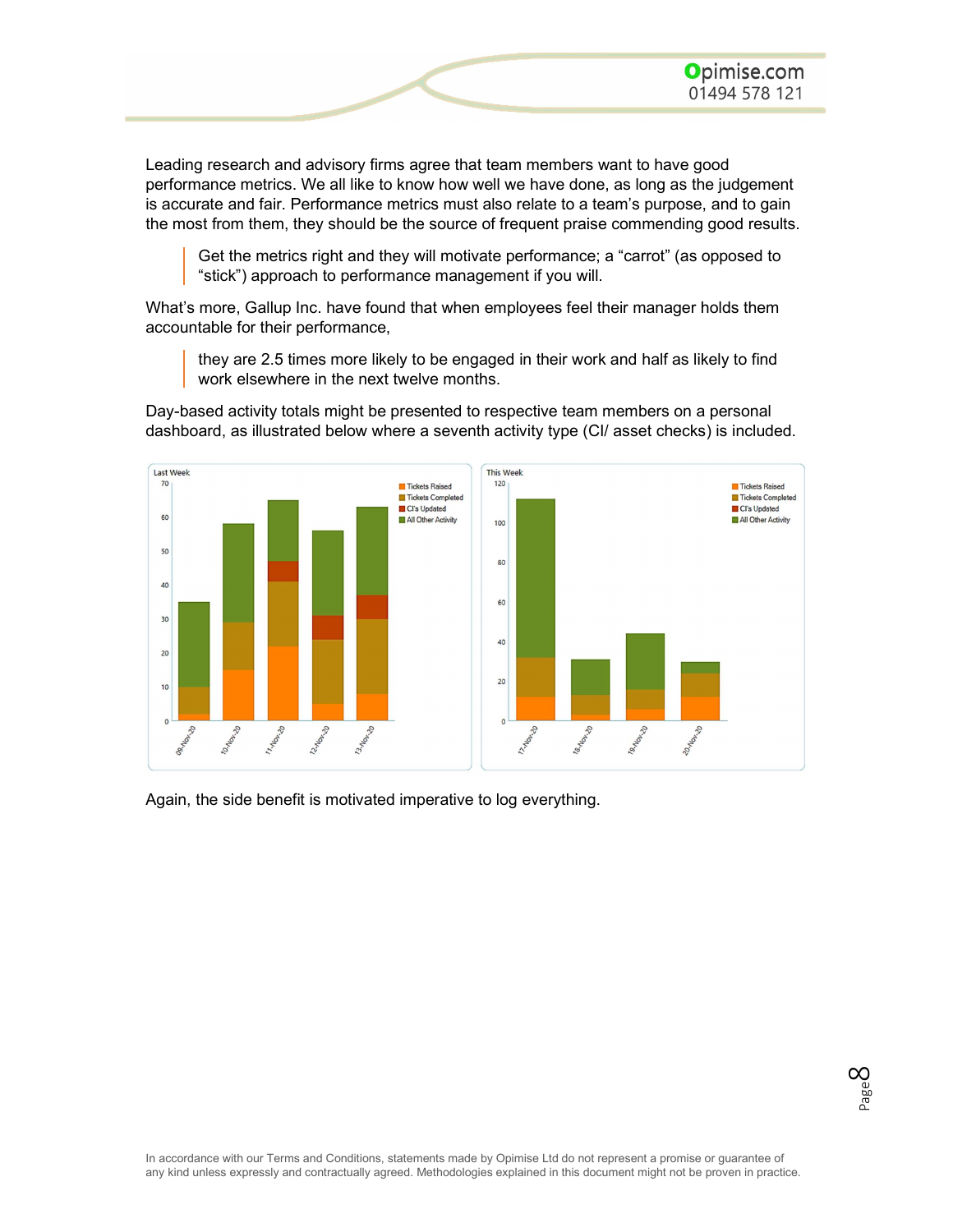The second other key flow metric is presentation of an individual's activity on a one-day timeline. Used for retrospective insight, timeline metrics are especially useful for managers because a graph can clearly show peaks and troughs at certain times of the day, and hour periods when there is no activity, which might be of real concern. This is illustrated in the following graphs.





Perfectly reasonable expectations for most service desk roles might be a quite steady flow of activity, particularly if a guidance maximum interaction time is present, with everyone showing activity at the beginning and end of their working day and no substantial dip towards the end.

Timeline metrics might present hour-by-hour averages over a period of weeks, to expose trends when during the day it appears something is getting in the way of workload progression. With these facts known, preferably by individuals informing their manager in advance, adjustments might be made to ensure service coverage is adequate at all times of the day.

In the below graph, activity has clearly not been steady. It is actionable insight that might prompt a conversation, but a softer approach would be to regularly share this insight alongside other periodical metrics, in a report that might lead individuals to self-adjust.

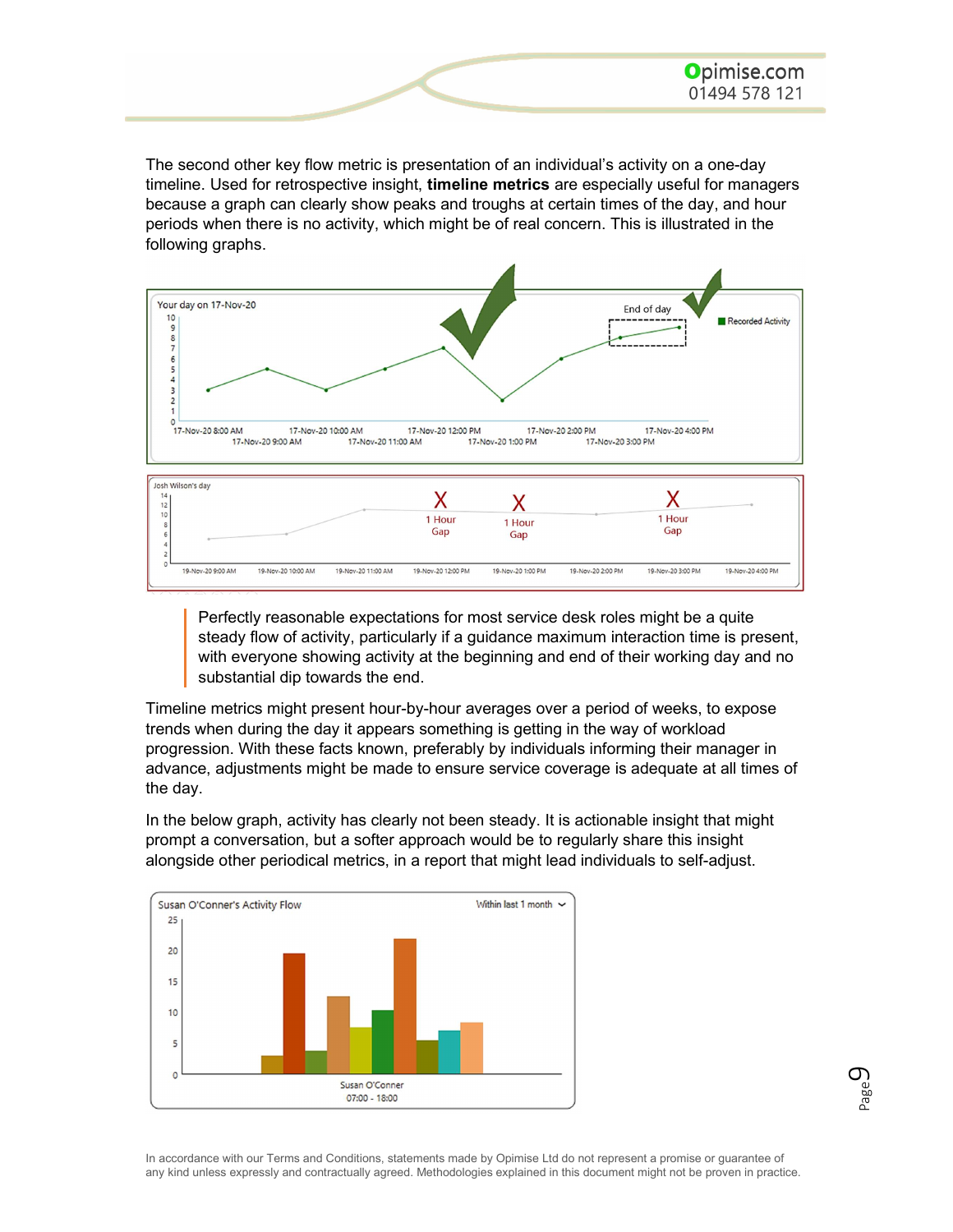

Flow metrics have the following key benefits for managers:

- $\checkmark$  Ability to help and support when needed.
- $\checkmark$  Closer relationships.
- $\checkmark$  Improved performance.
- $\checkmark$  Peace-of-mind, especially in WFH settings.
- $\checkmark$  Meaningful, objective personal performance reviews.
- $\checkmark$  Everything is logged.
- $\checkmark$  Continual improvement boost.
- $\checkmark$  Service experience uplift.
- $\checkmark$  Happy teams.

And for team members:

- $\checkmark$  Can work from home.
- $\checkmark$  Managerially supported.
- $\checkmark$  Impetus to work as a team and collaborate.
- $\checkmark$  Culture of improvement and togetherness.
- $\checkmark$  Motivation and engagement.

#### 11. Implementation

Flow metrics set out in this paper can be introduced by any organisation, provided a service tool can be adapted as required.

To produce activity gap and timeline metrics, a non-standard data table will usually be required, to store data aggregated from individual work activity tables (for instance ticket, task, journal), by replication at the point of data record creation.

Activity gap metrics might require a further table to be implemented, populated regularly with each team member's most recent activity timestamp.

Opimise.com 01494 578 121